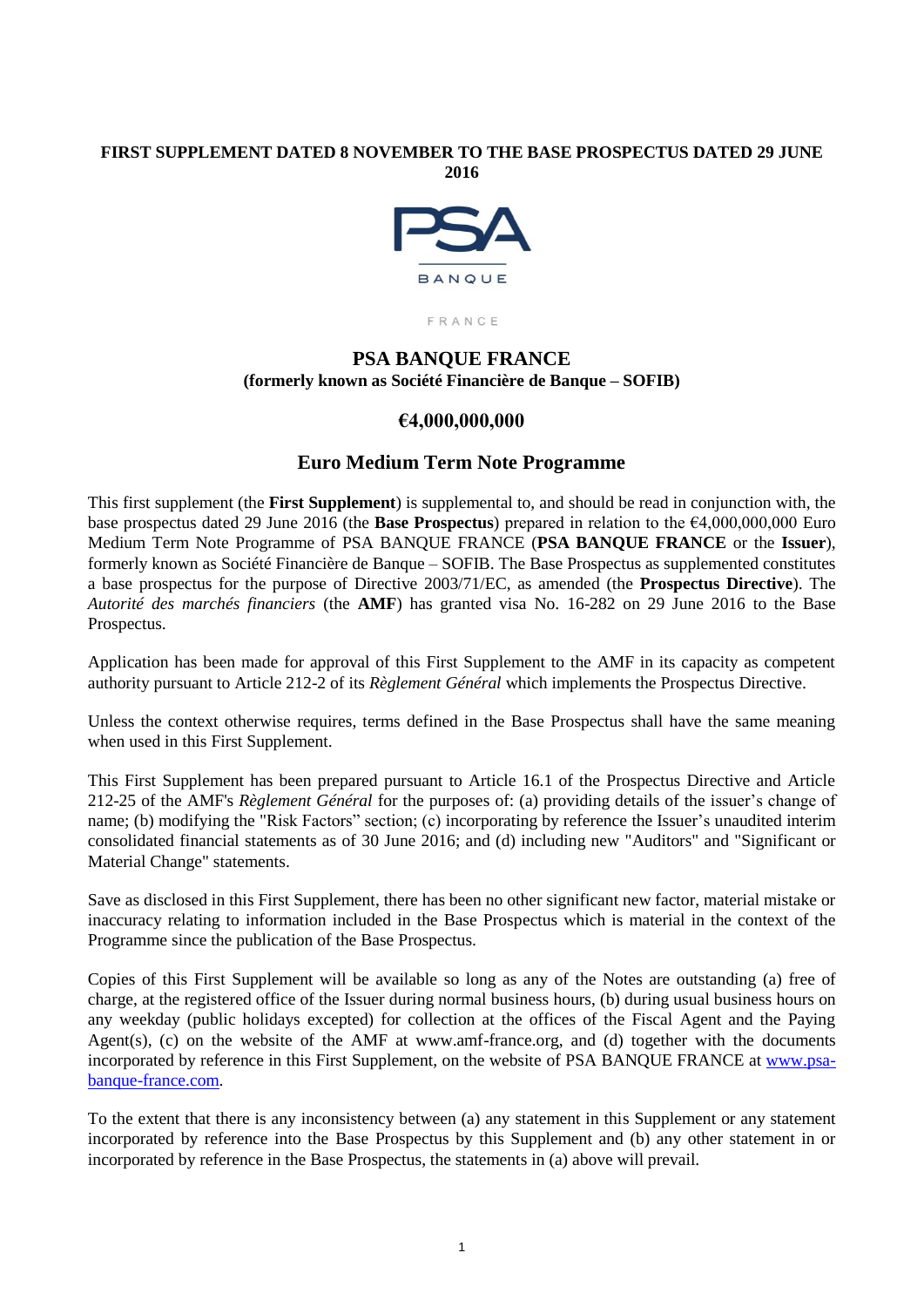# **TABLE OF CONTENTS**

|  | Page |
|--|------|
|  |      |
|  |      |
|  |      |
|  |      |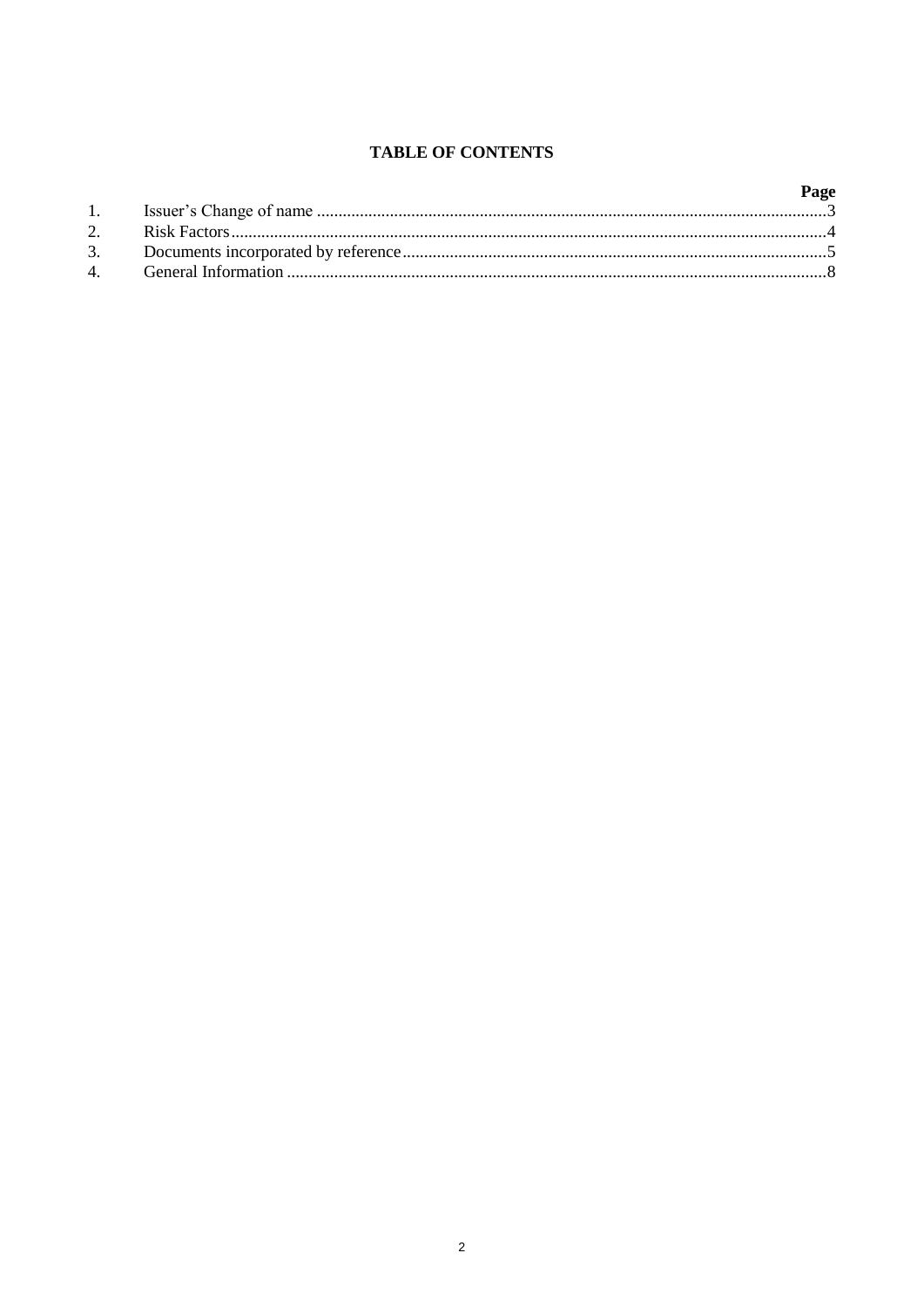### **1. ISSUER'S CHANGE OF NAME**

As described in the 2016 Half-Year Report, on 18 July 2016 Société Financière de Banque – SOFIB changed its corporate name and, accordingly, is henceforth known as PSA BANQUE FRANCE. Accordingly, all references made in the Base Prospectus to Société Financière de Banque – SOFIB and to the "Issuer" shall be to PSA BANQUE FRANCE.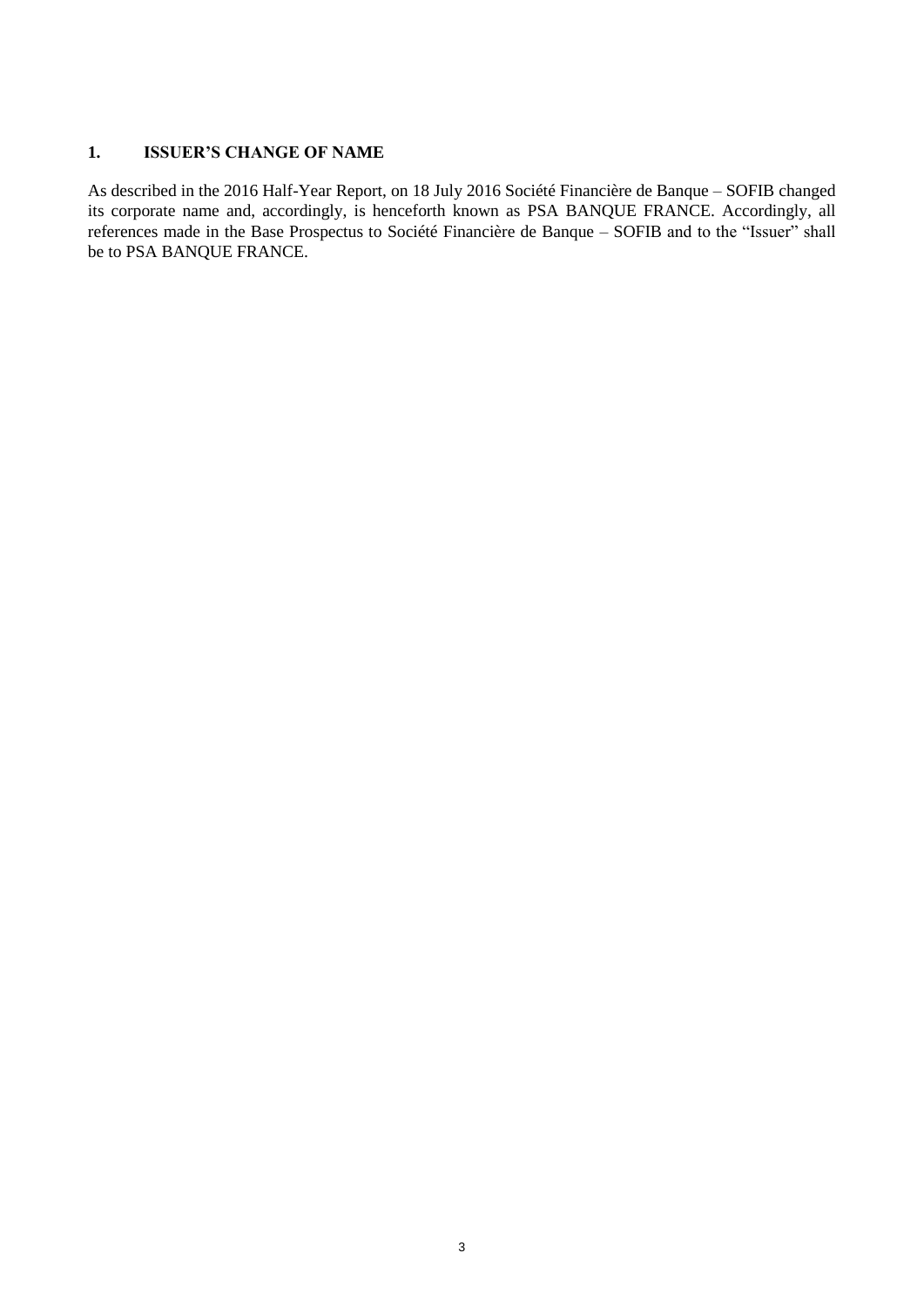# **2. RISK FACTORS**

The first paragraph of the sub-section "FACTORS THAT MAY AFFECT THE ISSUER'S ABILITY TO FULFIL ITS OBLIGATIONS UNDER NOTES ISSUED UNDER THE PROGRAMME" of the section "Risk Factors" appearing on page 5 of the Base Prospectus is deleted and replaced with the following:

"The risk factors relating to PSA BANQUE FRANCE and its activity are set out in detail on pages 23 to 31 of the 2015 Annual Report and pages 16 and 17 of the 2016 Half-Year Report (both as defined in the section "Documents incorporated by reference"), which are incorporated by reference in this Base Prospectus, and include the following:"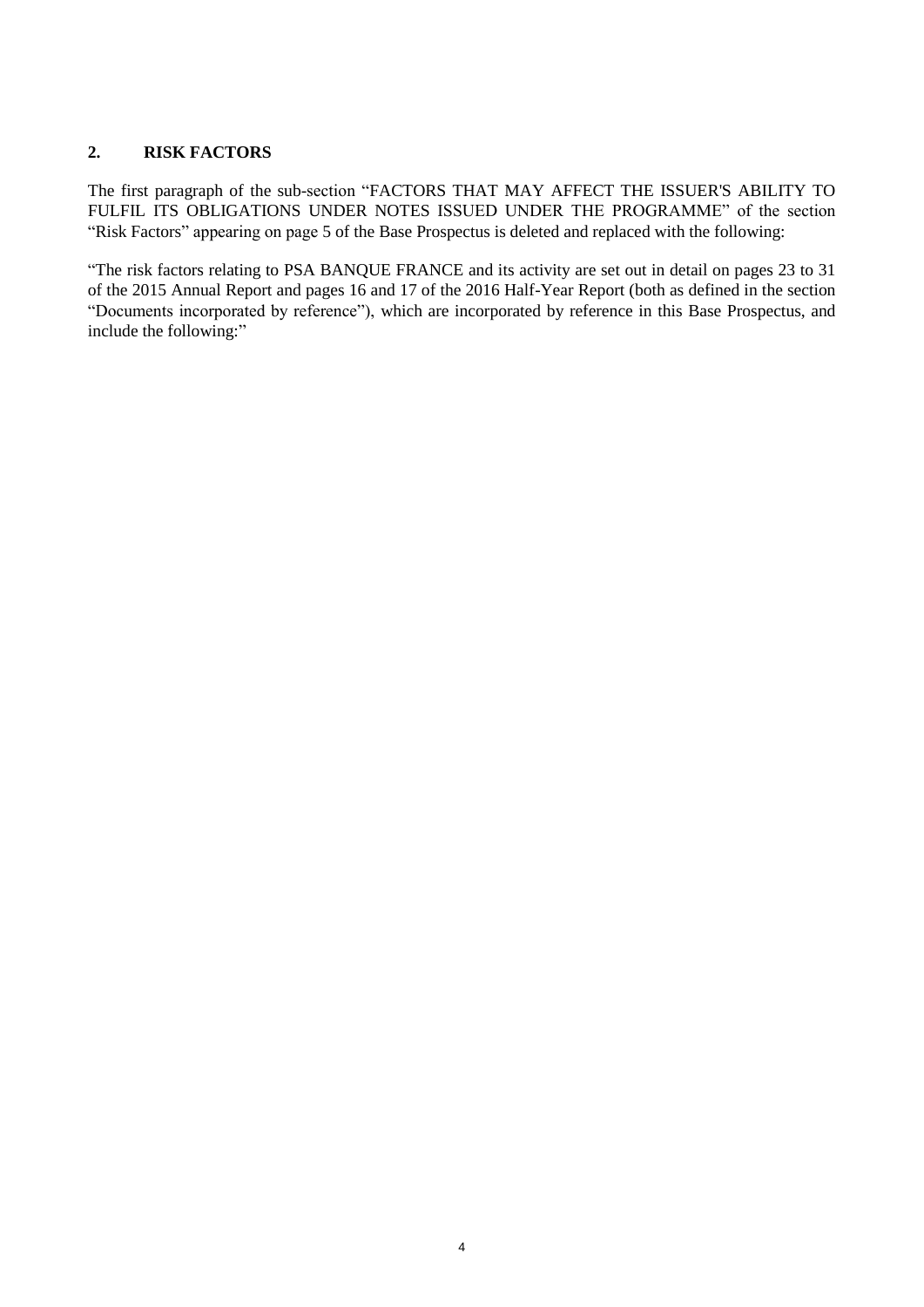#### **3. DOCUMENTS INCORPORATED BY REFERENCE**

PSA BANQUE FRANCE has published an English translation of the Interim Financial Report as of 30 June 2016.

The section "DOCUMENTS INCORPORATED BY REFERENCE" appearing on pages 22 to 23 of the Base Prospectus is hereby deleted in its entirety and replaced with the following:

"The following documents shall be incorporated by reference in, and form part of, this Base Prospectus:

- (a) The English translation of the *Rapport Semestriel* 2016 (the **2016 Half-Year Report**) has been filed with the AMF and the pages of the 2016 Half-Year Report included in the crossreference table set out below are incorporated by reference in, and form part of, the Base Prospectus. Any information not listed in the cross-reference table set out below but included in the 2016 Half-Year Report is either not relevant for investors or covered elsewhere in this Base Prospectus and shall not be incorporated by reference into this Base Prospectus; and
- (b) The English translation of the 2015 *Rapport Annuel* of PSA BANQUE FRANCE (the **2015 Annual Report**), which has previously been published and was filed with the AMF on 15 June 2016.

PSA BANQUE FRANCE will, in the event of any significant new factor, material mistake or inaccuracy relating to information included in this Base Prospectus which is capable of affecting the assessment of any Notes, prepare a supplement to this Base Prospectus or publish a new Base Prospectus for use in connection with any subsequent issue of Notes.

Following the publication of this Base Prospectus a supplement may be prepared by PSA BANQUE FRANCE and approved by the AMF in accordance with Article 16 of the Prospectus Directive and article 212-25 of the *Règlement Général* of the AMF. Statements contained in any such supplement (or contained in any document incorporated by reference therein) shall, to the extent applicable, be deemed to modify or supersede statements contained in this Base Prospectus or in a document which is incorporated by reference in this Base Prospectus. Any statement so modified or superseded shall not, except as so modified or superseded, constitute a part of this Base Prospectus.

Copies of documents incorporated by reference in the Base Prospectus can be obtained from the registered office of PSA BANQUE FRANCE and from the specified offices of the Paying Agent for the time being at 11, avenue Emile Reuter, 2420 Luxembourg, Luxembourg. They will also be published on PSA BANQUE FRANCE's website at: www.psa-banque-france.com and on the *Direction de l'information légale et administrative's* website at (www.info-financiere.fr) for financial information only. The Base Prospectus (together with any Final Terms relating to Notes admitted to trading on a Regulated Market and/or offered to the public in France) has been published on the AMF's website at [www.amf-france.org.](http://www.amf-france.org/)

The cross-reference tables below set out the relevant page references for the information incorporated herein by reference: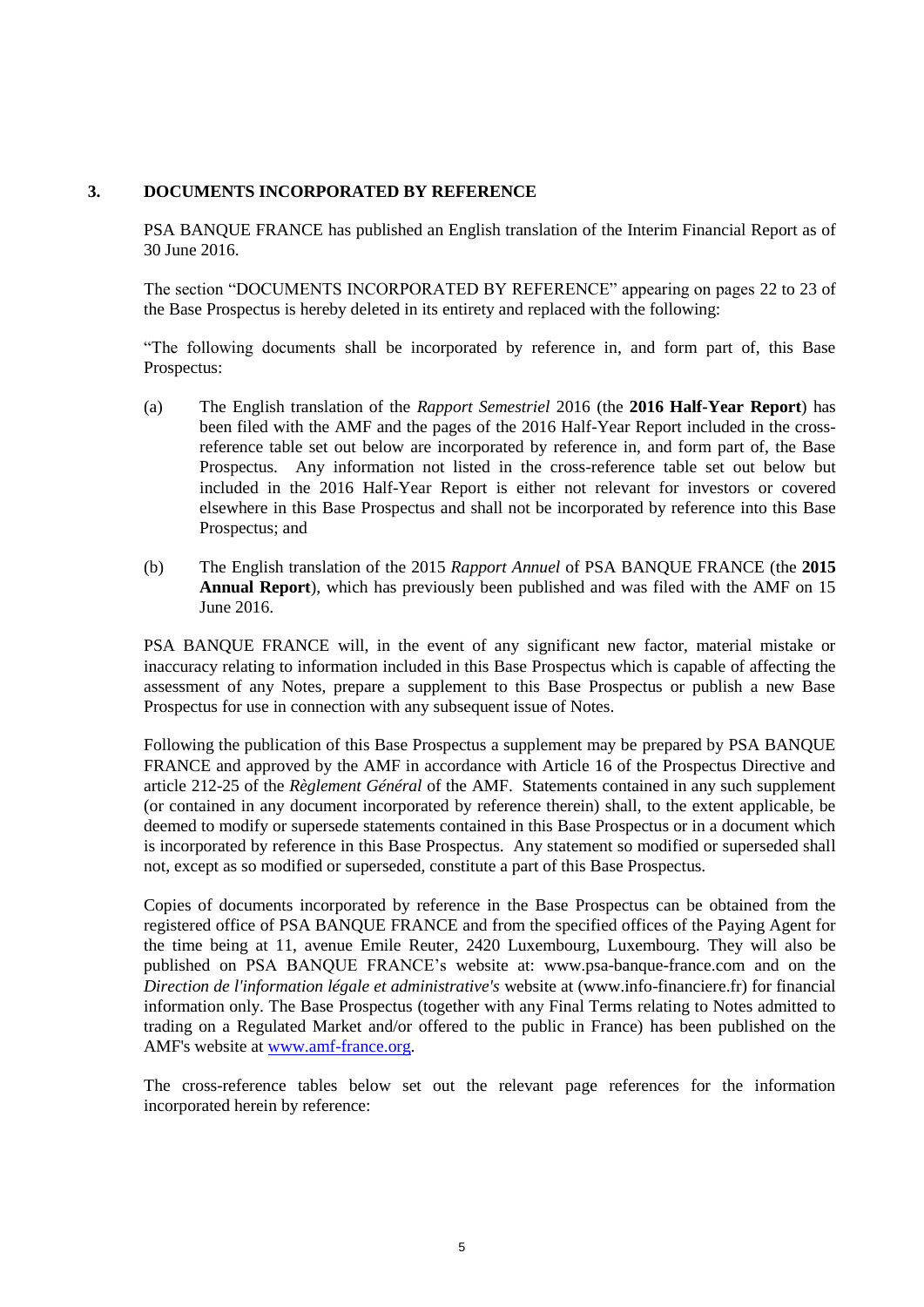|              | Annex XI of EC regulation No. 809/2004, as amended -<br>Minimum disclosure requirements for the debt and derivatives<br>securities registration document                                                                                                                                                    | 2016 Half-Year<br><b>Report</b> | 2015 Annual<br><b>Report</b> |
|--------------|-------------------------------------------------------------------------------------------------------------------------------------------------------------------------------------------------------------------------------------------------------------------------------------------------------------|---------------------------------|------------------------------|
| $\mathbf{3}$ | <b>RISK FACTORS</b>                                                                                                                                                                                                                                                                                         |                                 |                              |
| 3.1          | Prominent disclosure of risk factors that may affect the issuer's<br>ability to fulfil its obligations under the securities to investors in a<br>section headed "Risk Factors".                                                                                                                             | pages 16 and 17                 | pages 23-31                  |
| 4            | <b>INFORMATION ABOUT THE ISSUER</b>                                                                                                                                                                                                                                                                         |                                 |                              |
| 4.1          | <b>History and development of the Issuer:</b>                                                                                                                                                                                                                                                               |                                 |                              |
| 4.1.4        | the domicile and legal form of the issuer, the legislation under<br>which the issuer operates, its country of incorporation, and the<br>address and telephone number of its registered office (or principal<br>place of business if different from its registered office).                                  |                                 | page 33                      |
| 4.1.5        | any recent events particular to the issuer and which are to a<br>material extent relevant to the evaluation of the issuer's solvency.                                                                                                                                                                       |                                 | pages 6-22                   |
| 5            | <b>BUSINESS OVERVIEW</b>                                                                                                                                                                                                                                                                                    |                                 |                              |
| 5.1.         | <b>Principal Activities</b>                                                                                                                                                                                                                                                                                 |                                 |                              |
| 5.1.1        | A brief description of the issuer's principal activities stating the<br>main categories of products sold and/or services performed;                                                                                                                                                                         |                                 | pages 6-13                   |
| 5.1.3        | Principal Markets                                                                                                                                                                                                                                                                                           |                                 |                              |
|              | A brief description of the principal markets in which the issuer<br>competes.                                                                                                                                                                                                                               |                                 | Pages 9-13                   |
| 9            | ADMINISTRATIVE, MANAGEMENT, AND<br>SUPERVISORY BODIES                                                                                                                                                                                                                                                       |                                 |                              |
| 9.1          | Names, business addresses and functions in the issuer of the<br>following persons, and an indication of the principal activities<br>performed by them outside the issuer where these are significant<br>with respect to that issuer:<br>members of the administrative, management or supervisory<br>bodies; |                                 | pages 34 and 37-<br>41       |
| 9.2          | Potential conflicts of interests between any duties to the issuing<br>entity of the persons referred to in item 9.1 and their private<br>interests and or other duties. In the event that there are no such<br>conflicts, a statement to that effect                                                        |                                 | page 34                      |
| 11           | FINANCIAL INFORMATION CONCERNING THE<br>ISSUER'S ASSETS AND LIABILITIES, FINANCIAL<br>POSITION AND PROFITS AND LOSSES                                                                                                                                                                                       |                                 |                              |
| 11.1         | <b>Historical Financial Information</b>                                                                                                                                                                                                                                                                     |                                 |                              |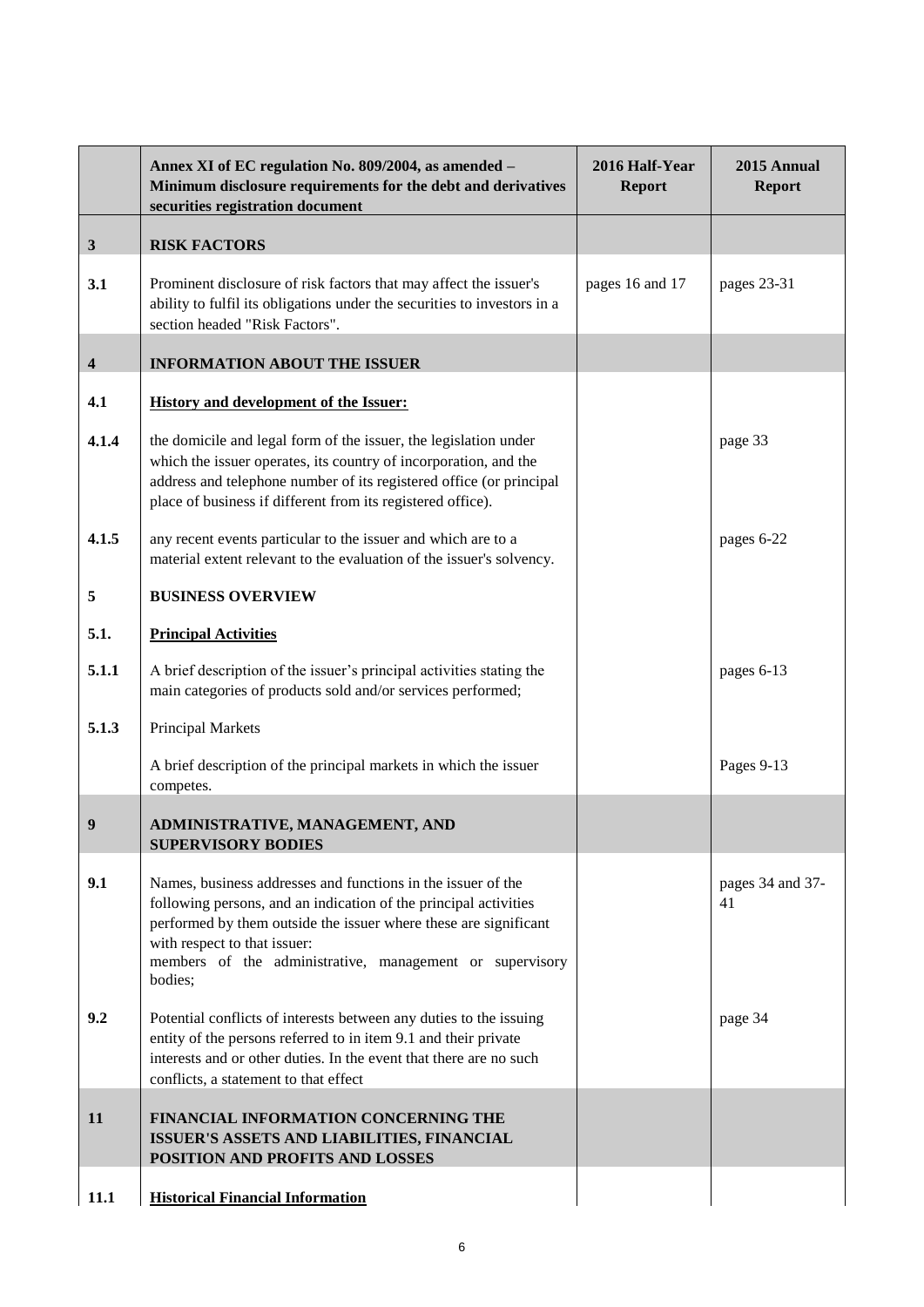| 11.2   | <b>Consolidated Financial Statements</b>                                                                                                                                                                                                                                                                                                                                                                                          |            |             |
|--------|-----------------------------------------------------------------------------------------------------------------------------------------------------------------------------------------------------------------------------------------------------------------------------------------------------------------------------------------------------------------------------------------------------------------------------------|------------|-------------|
|        | (a) the balance sheet;                                                                                                                                                                                                                                                                                                                                                                                                            |            | page 44     |
|        | (b) the income statement;                                                                                                                                                                                                                                                                                                                                                                                                         |            | page 45     |
|        | (c) statement of changes in equity                                                                                                                                                                                                                                                                                                                                                                                                |            | page 46     |
|        | (d) statement of cash flow                                                                                                                                                                                                                                                                                                                                                                                                        |            | page 47     |
|        | (e) the accounting policies and explanatory notes.                                                                                                                                                                                                                                                                                                                                                                                |            | pages 51-58 |
|        | (f) audit report                                                                                                                                                                                                                                                                                                                                                                                                                  |            | pages 88-89 |
|        | <b>Interim Consolidated Financial Statements</b>                                                                                                                                                                                                                                                                                                                                                                                  |            |             |
|        | (a) the balance sheet;                                                                                                                                                                                                                                                                                                                                                                                                            | page 22    |             |
|        | (b) the income statement;                                                                                                                                                                                                                                                                                                                                                                                                         | page 23    |             |
|        | (c) statement of changes in equity                                                                                                                                                                                                                                                                                                                                                                                                | page 24    |             |
|        | (d) statement of cash flow                                                                                                                                                                                                                                                                                                                                                                                                        | page 25    |             |
|        | (e) the accounting policies and explanatory notes.                                                                                                                                                                                                                                                                                                                                                                                | page 26-54 |             |
|        | (f) audit report                                                                                                                                                                                                                                                                                                                                                                                                                  | page 55    |             |
| 11.3   | <b>Auditing of historical annual financial information</b>                                                                                                                                                                                                                                                                                                                                                                        |            |             |
| 11.3.1 | A statement that the historical financial information has been<br>audited. If audit reports on the historical financial information<br>have been refused by the statutory auditors or if they contain<br>qualifications or disclaimers, such refusal or such qualifications or<br>disclaimers must be reproduced in full and the reasons given.                                                                                   |            | page 90     |
| 11.6   | Information on any governmental, legal or arbitration proceedings<br>(including any such proceedings which are pending or threatened<br>of which the issuer is aware), during the period covering, at last<br>the previous 12 months which may have, or have had in the recent<br>past, significant effects on the issuer and/or group's financial<br>position or profitability, or provide an appropriate negative<br>statement. |            | page 13     |

If documents which are incorporated by reference themselves incorporate any information or other documents therein, either expressly or implicitly, such information or other documents will not form part of this Supplement for the purposes of the Prospectus Directive (Directive 2003/71/EC) except where such information or other documents are specifically incorporated by reference or attached to this Supplement."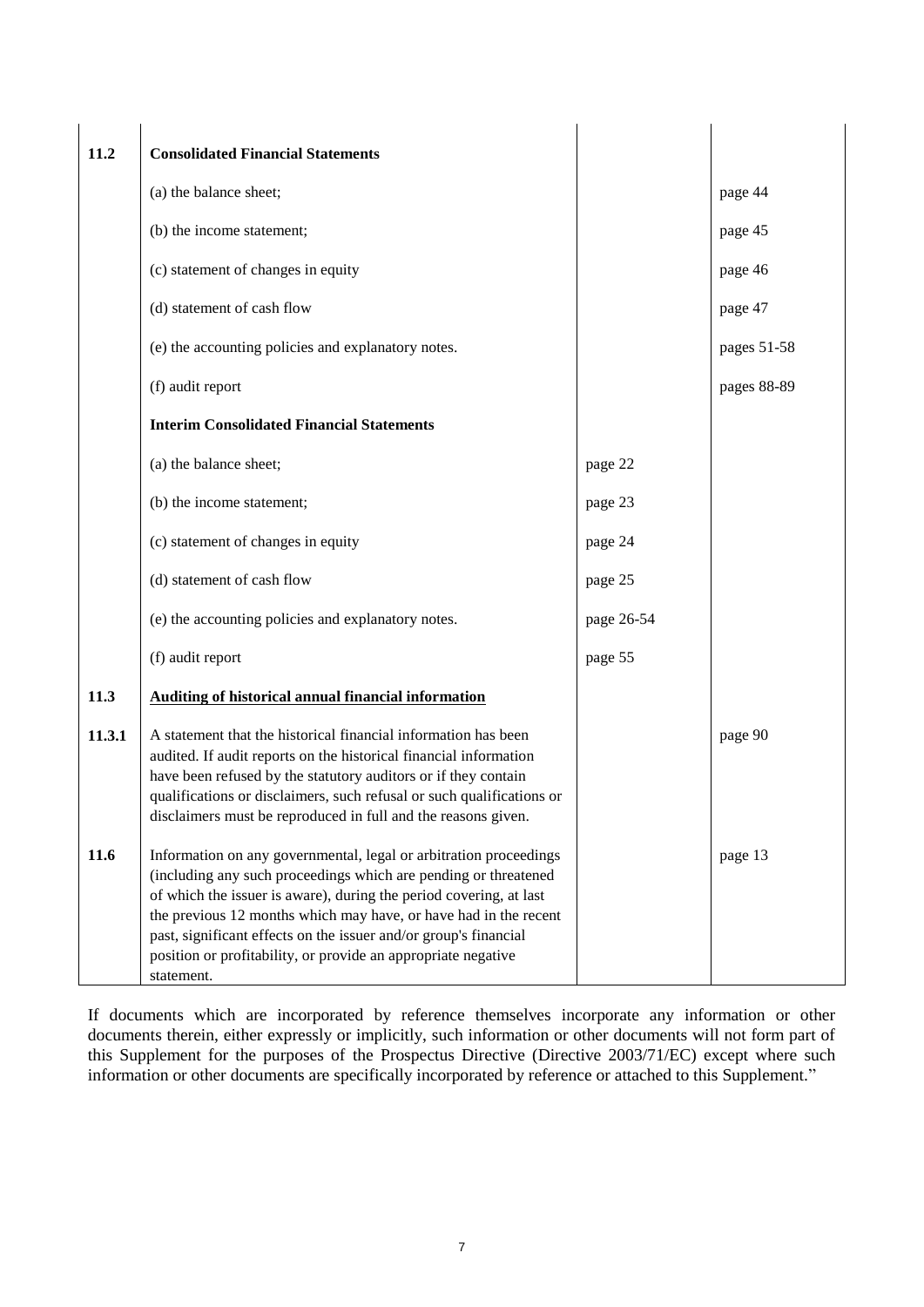#### **4. GENERAL INFORMATION**

4.1 The paragraph "Significant or Material Change" on page 72 of the Base Prospectus shall be deemed deleted and replaced with the following paragraph:

"There has been no significant change in the financial or trading position of the PSA BANQUE FRANCE since 30 June 2016 (being the date of its last published interim financial statements) and there has been no material adverse change in the financial position or prospects of PSA BANQUE FRANCE since 31 December 2015."

4.2 The paragraph "Auditors" on page 72 of the Base Prospectus shall be deemed deleted and replaced with the following paragraph:

"The auditors of the Issuer are Ernst & Young Audit and Mazars, who have audited the Issuer's first consolidated financial statements without qualification, in accordance with IFRS for the financial year ended on 31 December 2015 and have reviewed the Issuer's unaudited interim consolidated financial statements at 30 June 2016. Ernst & Young Audit and Mazars carry out their duties in accordance with the principles of the *Compagnie Nationale des Commissaires aux Comptes* (CNCC) (National Association of Statutory Auditors)."